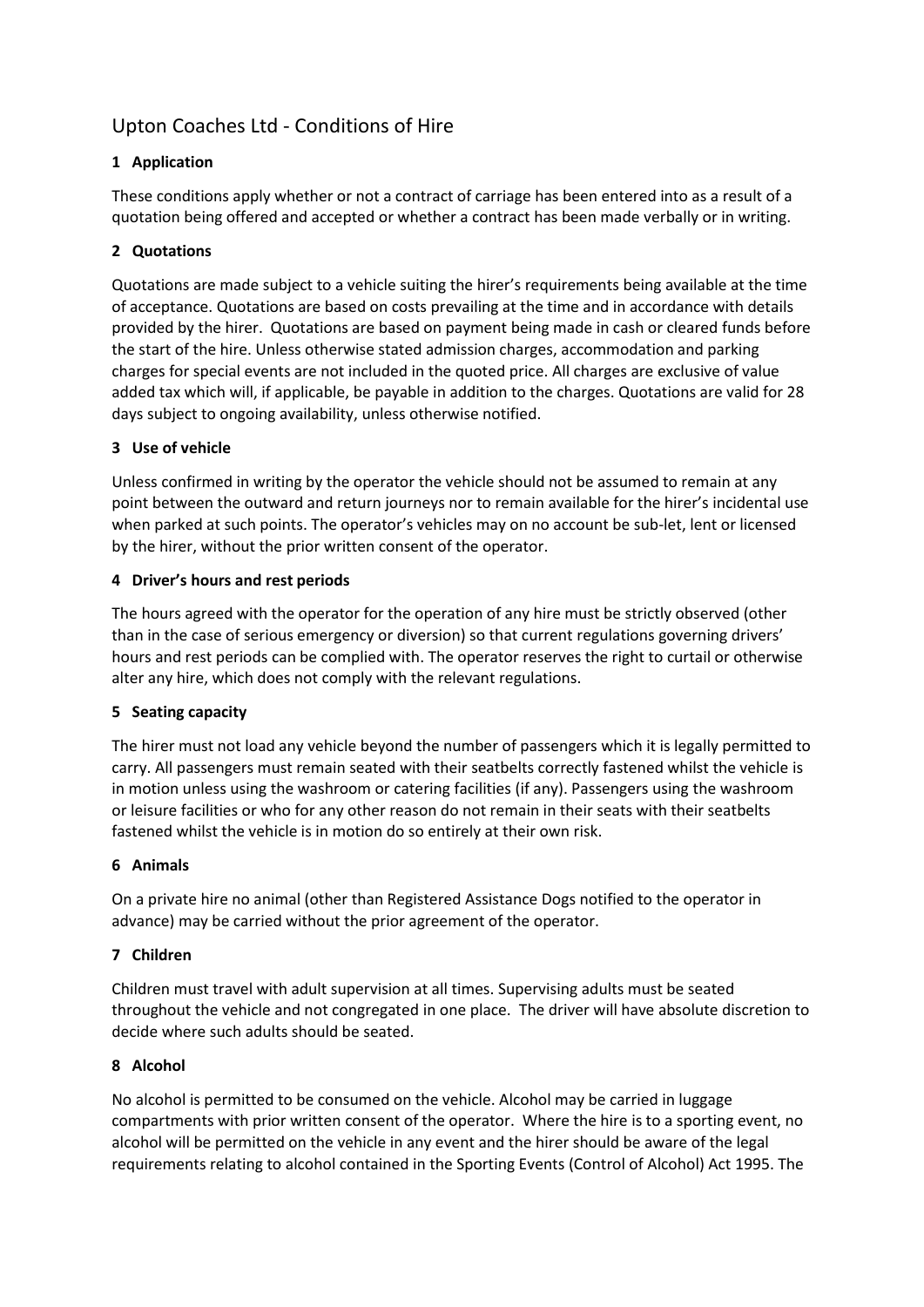hirer will indemnify the operator for any fines and any related costs, expenses or other losses incurred as a result of any breach of this Act by the passengers

# **9 Smoking**

Smoking and the use of illegal substances is not permitted on the vehicle at any time.

# **10 Confirmation**

Normally written confirmation by the operator is the only basis for the acceptance of a hiring or for a subsequent alteration to its terms.

# **11 Payment**

Any requested deposit must be paid by the date stated and payment in full must be made before the start of the hire unless any other terms have been confirmed by the operator.

#### **12 Cancellation by hirer**

In the event of cancellation by the hirer the operator reserves the right to charge the following:

- 28 days or more 10% or £50 (whichever is the greater)
- 14-27 days 50% of hire
- 7 -13 days 60% of hire
- 3- 6 days 75% of hire
- 1-2 days 85% of hire
- Day of hire Minimum of 85% of hire
- Arrival of coach at departure point 100% of hire

Only applies to coach hire unless a parking permit has been purchased in advanced.

#### **13 Cancellation by the operator**

In the event of any emergency or force majeure or of any action by the hirer to vary agreed conditions unilaterally the operator may by returning all money paid and without further or other liability cancel the contract.

#### **14 Route and time variation**

Should a vehicle be detained by the hirer or taken on a longer journey than that contracted for, the operator reserves the right to make an additional charge commensurate with the costs incurred. During the hiring the driver is the sole judge of the reasonableness of any request for a change of route or time. In any event, the vehicle(s) will depart at the agreed times with the hirer. The driver and operator will not be liable for any loss by any passenger who fails to join a vehicle at the appointed time.

#### **15 Substitution**

The operator reserves the right to provide a larger vehicle than specified at no additional charge unless any extra seats are used. If extra seats are used an additional charge will be made pro rata to the hire charge. The operator reserves the right to substitute other vehicles (including those of other operators) or ancillary facilities for all or part of the hiring subject to such substitutes being of similar quality.